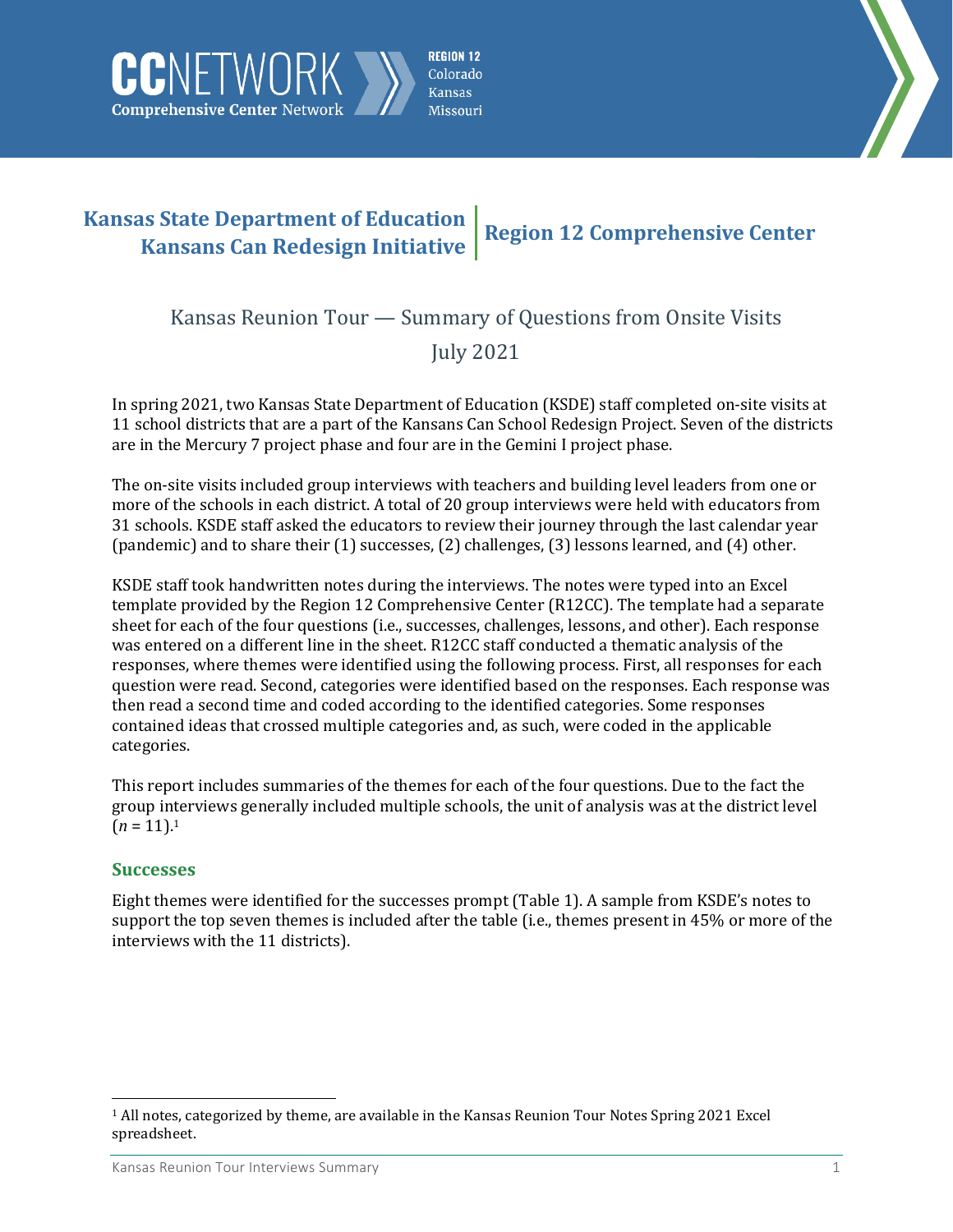#### **Table 1. Successes (***n* **= 11)**

| <b>Theme</b>                                                                       | <b>Percentages</b> | $\mathbf n$ |
|------------------------------------------------------------------------------------|--------------------|-------------|
| Redesign school participation contributed to success                               | 73%                | 8           |
| Collaboration                                                                      | 64%                |             |
| Family engagement/communication                                                    | 64%                |             |
| Social-emotional learning (SEL)                                                    | 45%                | 5           |
| Staff flexibility/self-directed leaders                                            | 45%                | 5           |
| Success indicators (e.g., assessments, attendance, graduation,<br>dual enrollment) | 45%                | 5           |
| Teacher/student relationships                                                      | 45%                | 5           |
| Reduction in behavioral referrals                                                  | 36%                |             |

#### **Redesign school participation contributed to success**

- » *Going through Redesign helped them immensely in adapting to COVID-era teaching and learning.*
- » *Easier to transition to teaching and learning during COVID because "we've been through this before and this is how we do business now" (references to School Redesign).*
- » *Thanks to what they learned through Redesign, staff demonstrated: (1) a growth mindset and (2) rapid action-research that resulted in teachers pivoting quickly on anything that wasn't working.*
- » *Redesign changed their culture: (1) student voice, (2) fluid student groupings, (3) data driven.*
- » *Used the Redesign Success Rubric – helped them to learn where they need to go next.*
- » *Structured school improvement process, borne out of Redesign, paid dividends during the pandemic.*

#### **Collaboration**

- » *More communication and collaboration amongst staff in all schools.*
- » *Increased productivity from staff collaboration this year.*
- » *Better grade band team collaboration. Teachers relied more on each other.*
- » *Kindergarten and art partnership in remote learning.*
- » *Better collaborative culture at the elementary level.*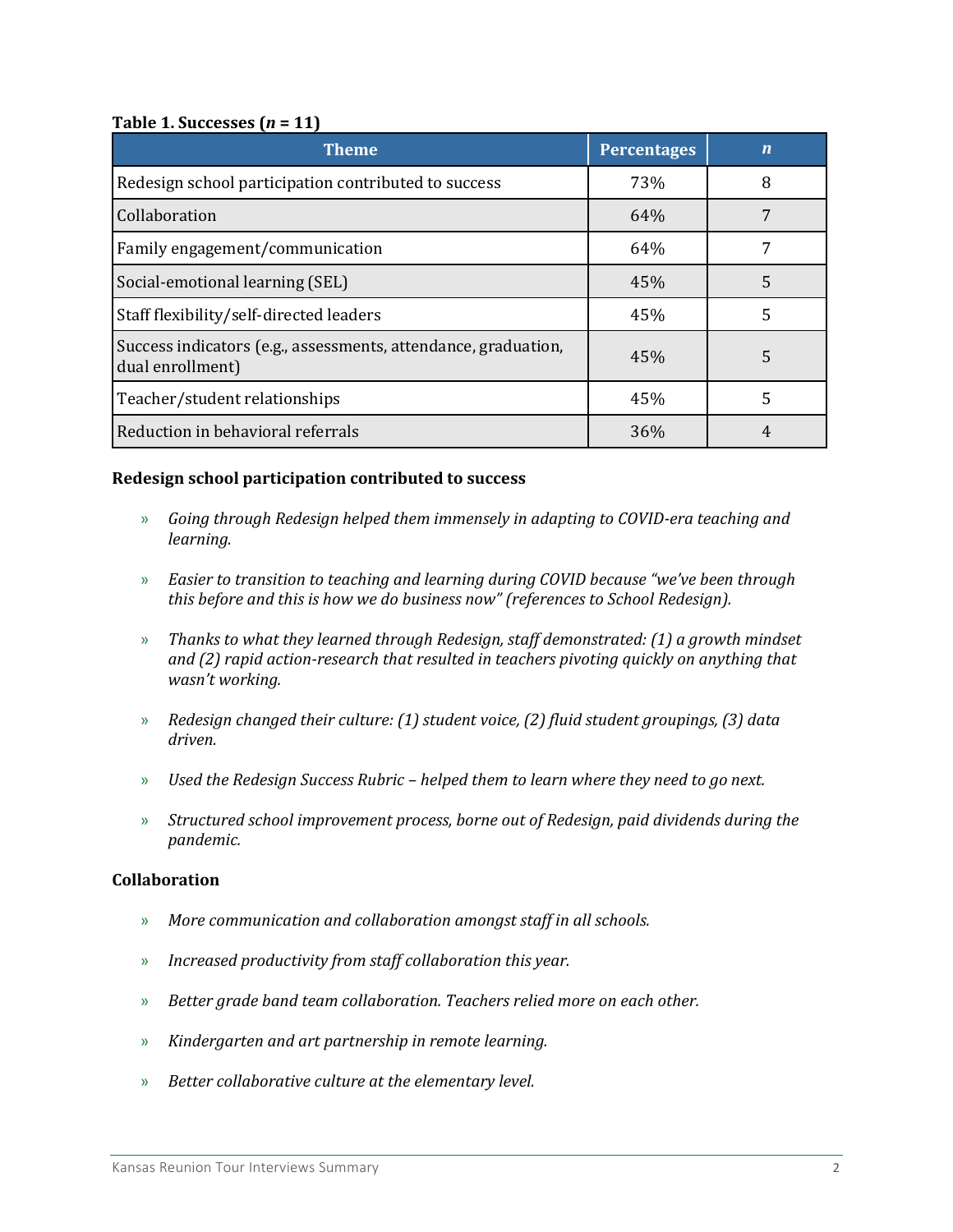#### **Family engagement/communication**

- » *Much stronger family engagement resulted in easy transition for families if students had to go from in person to virtual learning because of quarantine.*
- » *Home visits by counselors. Teacher-initiated based on students struggling during remote learning.*
- » *Relationships with families: Streamlined communication, and increased communication from both central office and each building.*
- » *Much stronger family engagement throughout.*
- » *Better relationships with parents and families.*

#### **Social-emotional learning (SEL)**

- » *Good SEL support for students. Using Panorama data to strategically support students SEL development.*
- » *Doubled-down on SEL for students and staff during remote learning, paid dividends when students and staff came back to in-person learning.*
- » *High school staff seeing improved social-emotional skills in students as they transition to high school.*

#### **Staff flexibility/self-directed leaders**

- » *Staff learned to problem solve on the fly.*
- » *Most teachers were very flexible, went with the flow.*
- » *Staff leadership – independently solving problems.*

#### **Success indicators (e.g., assessments, attendance, graduation rate, dual enrollment)**

- » *Growth in math on state assessments.*
- » *Great attendance throughout the year at the elementary level.*
- » *Sharp increases in number of high school students taking college courses. (Twelve high school students earned their associate's degree the same time as they earned a diploma.)*

#### **Teacher/student relationships**

- » *Staff learned more about students and their home lives, strengthening student connection to school and staff.*
- » *Connecting with students one time per week during remote learning through advisory program.*
- » *Improved relationships between teachers and students.*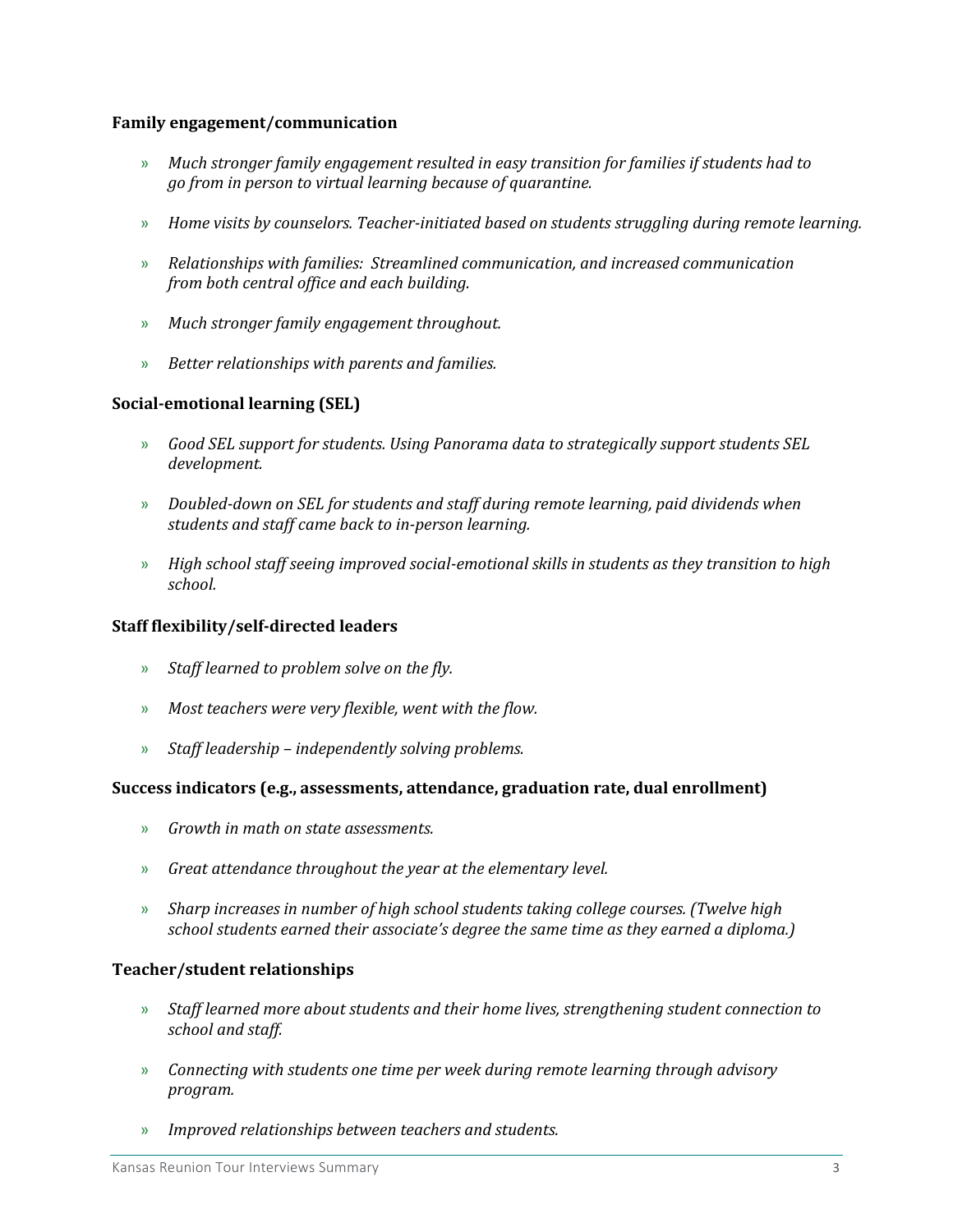## **Challenges**

Twelve themes were identified for the challenges prompt (Table 2). A sample from KSDE's notes to support the top five themes is included after the table (i.e., themes present in 45% or more of the interviews with the 11 districts).

| <b>Theme</b>                 | <b>Percentages</b> | $\mathbf n$    |
|------------------------------|--------------------|----------------|
| Social-emotional needs       | 82%                | 9              |
| Remote learning effects      | 55%                | 6              |
| <b>Staffing</b>              | 55%                | 6              |
| Academic                     | 45%                | 5              |
| COVID safety protocols       | 45%                | 5              |
| Culture                      | 36%                | $\overline{4}$ |
| Summit learning              | 36%                | $\overline{4}$ |
| Decisions/triage             | 27%                | 3              |
| Lack of resources            | 27%                | 3              |
| Student engagement           | 27%                | 3              |
| Scheduling                   | 18%                | $\overline{2}$ |
| Student and teacher efficacy | 18%                | 2              |

#### **Table 2. Challenges (***n* **= 11)**

#### **Social-emotional needs**

- » *Mental health needs of students! Not enough community or district resources to meet mental health needs. High risk students waiting 2 or 3 months for support.*
- » *Social-emotional well-being of students declined, mainly due student deaths and students' families, not COVID.*
- » *Sharp increase in students having social-emotional struggles, especially depression.*
- » *Not equipped to meet the social-emotional needs of families.*
- » *Adult social-emotional needs – need to mend broken adults so they can take care of students.*
- » *Huge need for self-care for teachers. Teachers were stressed more personally because of isolation, not able to see extended family, not able to attend church, etc.*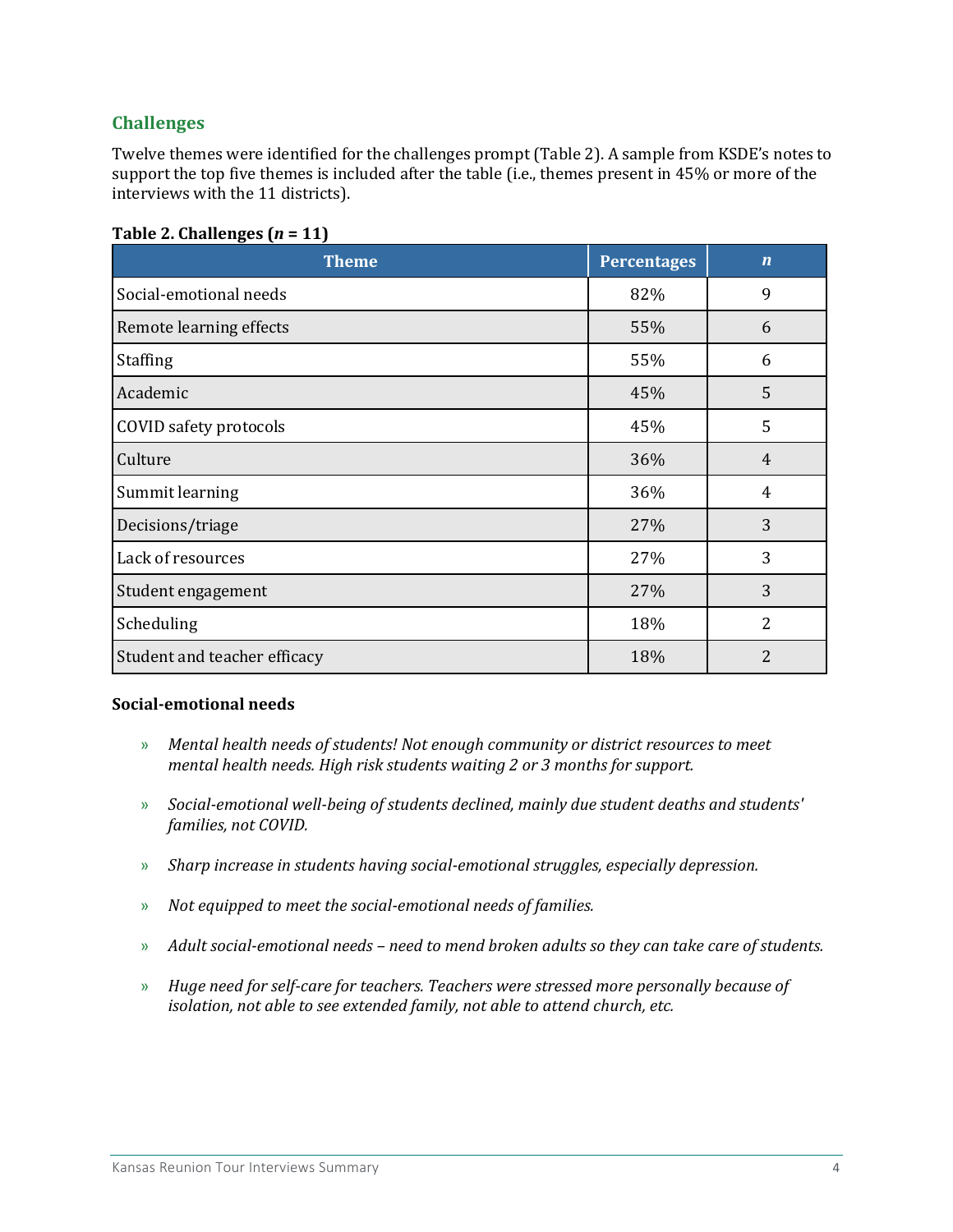#### **Remote learning effects**

- » *Elective course enrollment was down due to limited contact during remote learning. Will have to rebuild their programs.*
- » *Students came back in the fall with poor work habits after remote-only spring of 2020.*
- » *Synchronous remote learning at K-3.*
- » *Remote learning was hard for families.*

#### **Staffing**

- » *Less options for students as far as course offerings due to less staff in building. (Some staff were remote-only due to 25% of students choosing remote learning all year.)*
- » *Staffing – finding qualified teachers. When colleges stopped their in-person job fairs, it really hurt the district/school recruiting.*
- » *Higher than normal teacher turnover.*
- » *Lack of substitutes.*

#### **Academic**

- » *Some gaps in student achievement data.*
- » *Academic gaps continue to grow. Seventy percent of students at Tier 2 or 3 academically.*
- » *Some teachers were too rigid with instruction and grading, causing some students to shut down.*

#### **COVID safety protocols**

- » *Managing COVID safety protocols.*
- » *No flexible seating in the classrooms because of social distancing and sanitation protocols.*
- » *Protocols of masks, social distancing and cohorting created challenges for project-based learning, students' family times, and other elements that required students to move freely about the building.*

#### **Lessons Learned**

Nine themes were identified for the lessons learned prompt (Table 3). A sample from KSDE's notes to support the top four themes is included after the table (i.e., themes present in 45% or more of the interviews with the 11 districts).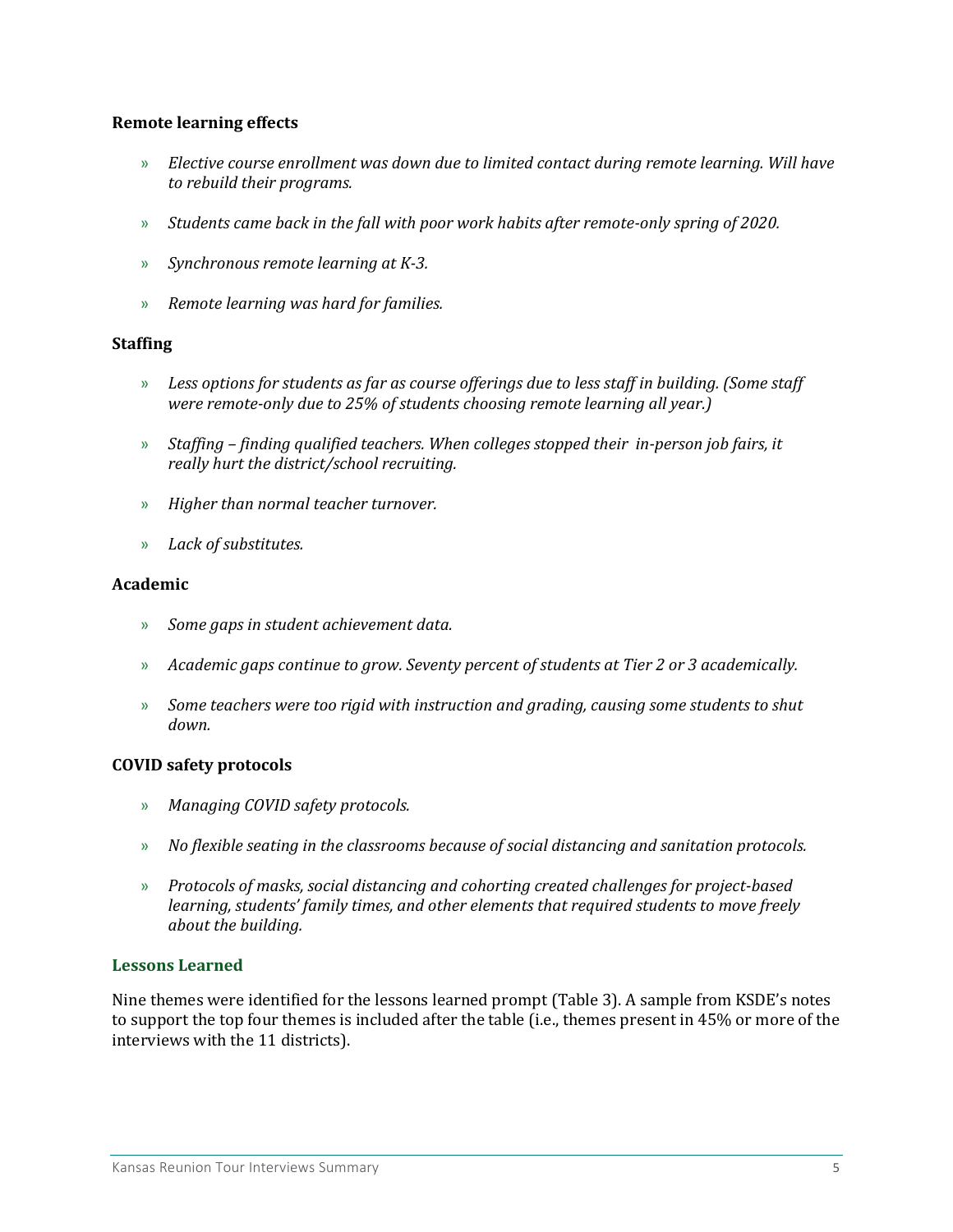#### **Table 3. Lessons Learned (***n* **= 11)**

| <b>Theme</b>                                          | <b>Percentages</b> | $\overline{\bf n}$ |
|-------------------------------------------------------|--------------------|--------------------|
| Redesign                                              | 55%                | 6                  |
| Social-emotional learning (SEL)/relationship building | 55%                | 6                  |
| Academic                                              | 45%                | 5                  |
| Professional development                              | 45%                | 5                  |
| Competency-based learning                             | 27%                | 3                  |
| Scheduling                                            | 27%                | 3                  |
| Vision/goals                                          | 27%                | 3                  |
| Culture                                               | 18%                | 2                  |
| Student and teacher efficacy                          | 18%                | っ                  |

#### **Redesign**

- » *Taking the best of Redesign (what worked) and expanding it.*
- » *Move from a "school that does Redesign" to a "redesigned school."*
- » *Feel pretty confident that "redesign" is embedded in their culture. They do not use the term "redesign" anymore. It is just how they are designed.*
- » *Realigning Redesign plans to district strategic plan.*

#### **Social-emotional learning (SEL)/relationship building**

- » *Need to ramp up efforts for partnerships for counseling services for students and families.*
- » *SEL support is worth it.*
- » *Keep and grow activities that build relationships.*
- » *Better family relationships are essential.*

#### **Academic**

- » *Doubling down on academic preparation with basic math and basic English courses next year. Also added a high-level math class.*
- » *Creating more clear academic targets that all teachers see their work in.*
- » *Focusing on academic gaps by introducing much more structured Multi-Tiered System of Support (MTSS) processes.*